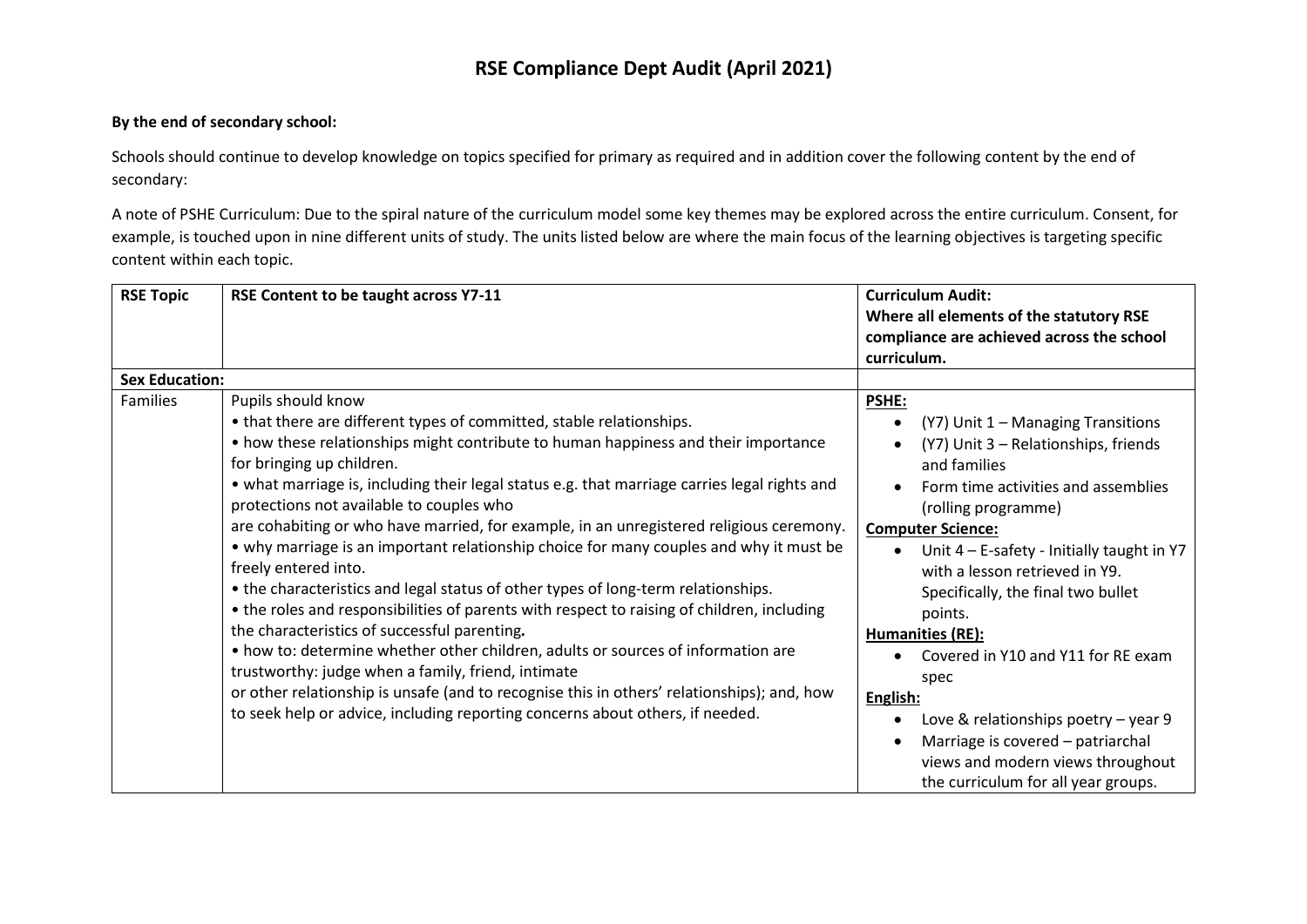|  | Modern novels - Martyn Pig (y8); My<br>$\bullet$<br>sister lives on the mantelpiece (y7).<br>Romeo & Juliet (y7), Much Ado About<br>$\bullet$<br>Nothing (y8), A Midsummer Night's<br>Dream (y9)<br>Power & conflict poetry KS4<br>A Christmas Carol KS4<br>An Inspector Calls KS4<br>Global Perspectives (exploring family,<br>marriage etc in other cultures)<br>Macbeth KS4<br>MFL:<br>French |
|--|--------------------------------------------------------------------------------------------------------------------------------------------------------------------------------------------------------------------------------------------------------------------------------------------------------------------------------------------------------------------------------------------------|
|  | Year 7 - Looking at family<br>relationships<br>Year 9 - Inviting someone out,<br>$\bullet$<br>describing a date, life priorities<br>and relationships online.<br>Year 10 - Friends and<br>relationships, going out and role<br>models                                                                                                                                                            |
|  | Spanish                                                                                                                                                                                                                                                                                                                                                                                          |
|  | Year 7 - family and friends -<br>different types of relationships<br>Year 9 - Role models and their<br>impact on our choices in life<br>Year 10 - Online relationships and<br>social media. How we relate with                                                                                                                                                                                   |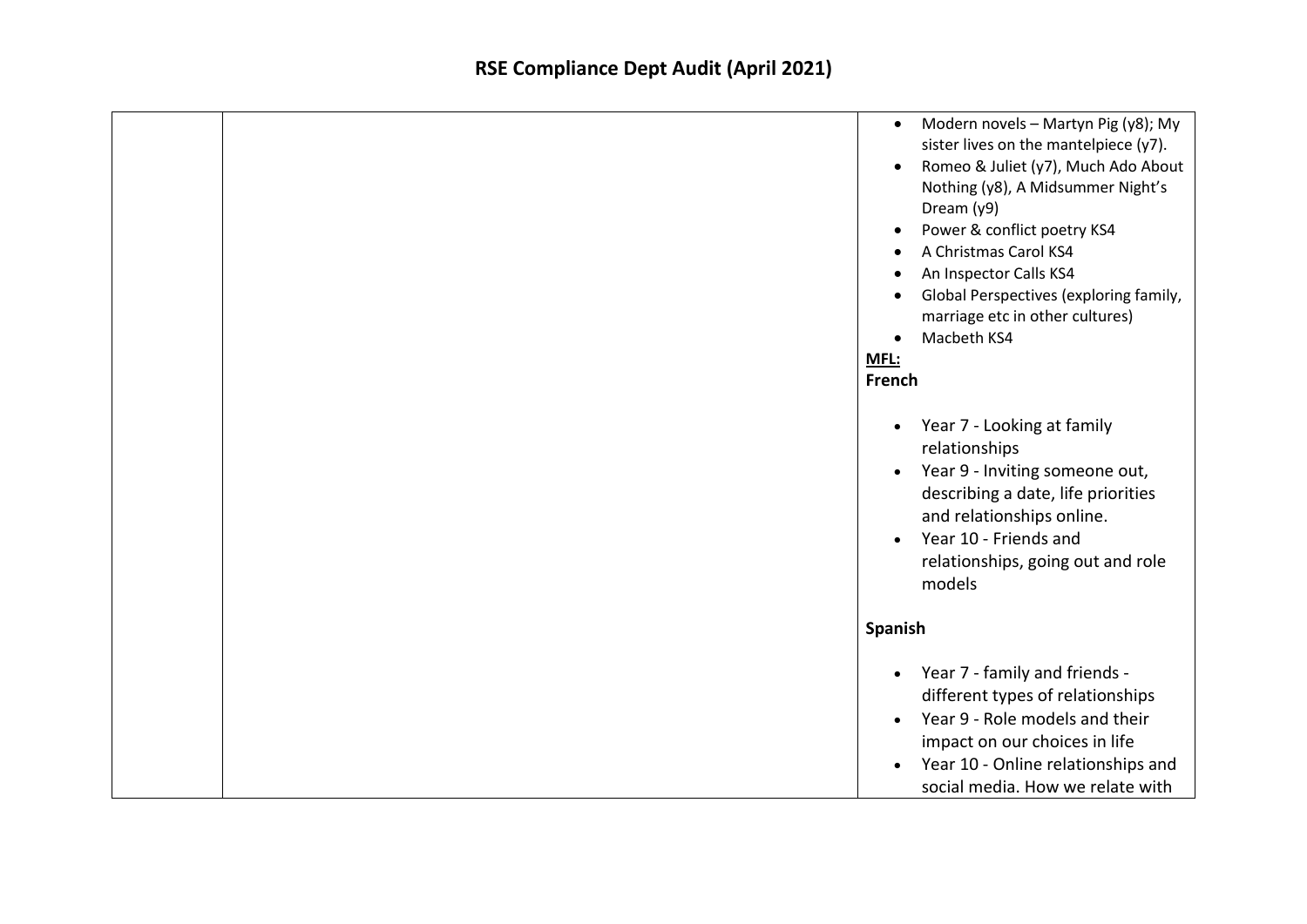|                                                          |                                                                                                                                                                                                                                                                                                                                                                                                                                                                                                                                                                                                                                                                                                                                                                                                                                                                                                                                                                                                                                                                                                                                                                                                                                                                                                                                                                                                                                                                                                                                                                                                         | different family members and<br>what makes a good<br>friend/partner.                                                                                                                                                                                                                                                                                                                                                                                                                                                                                                                                                                                                                                                                                                                                                                                                      |
|----------------------------------------------------------|---------------------------------------------------------------------------------------------------------------------------------------------------------------------------------------------------------------------------------------------------------------------------------------------------------------------------------------------------------------------------------------------------------------------------------------------------------------------------------------------------------------------------------------------------------------------------------------------------------------------------------------------------------------------------------------------------------------------------------------------------------------------------------------------------------------------------------------------------------------------------------------------------------------------------------------------------------------------------------------------------------------------------------------------------------------------------------------------------------------------------------------------------------------------------------------------------------------------------------------------------------------------------------------------------------------------------------------------------------------------------------------------------------------------------------------------------------------------------------------------------------------------------------------------------------------------------------------------------------|---------------------------------------------------------------------------------------------------------------------------------------------------------------------------------------------------------------------------------------------------------------------------------------------------------------------------------------------------------------------------------------------------------------------------------------------------------------------------------------------------------------------------------------------------------------------------------------------------------------------------------------------------------------------------------------------------------------------------------------------------------------------------------------------------------------------------------------------------------------------------|
| Respectful<br>relationships,<br>including<br>friendships | Pupils should know<br>• the characteristics of positive and healthy friendships (in all contexts, including online)<br>including: trust, respect, honesty,<br>kindness, generosity, boundaries, privacy, consent and the management of conflict,<br>reconciliation and ending relationships. This includes different (non-sexual) types of<br>relationship.<br>• practical steps they can take in a range of different contexts to improve or support<br>respectful relationships.<br>• how stereotypes, in particular stereotypes based on sex, gender, race, religion, sexual<br>orientation or disability, can cause damage<br>(e.g. how they might normalise non-consensual behaviour or encourage prejudice).<br>• that in school and in wider society they can expect to be treated with respect by<br>others, and that in turn they should show due<br>respect to others, including people in positions of authority and due tolerance of other<br>people's beliefs.<br>• about different types of bullying (including cyberbullying), the impact of bullying,<br>responsibilities of bystanders to report bullying and how and where to get help.<br>• that some types of behaviour within relationships are criminal, including violent<br>behaviour and coercive control.<br>. what constitutes sexual harassment and sexual violence and why these are always<br>unacceptable.<br>. the legal rights and responsibilities regarding equality (particularly with reference to<br>the protected characteristics as defined in the Equality Act 2010) and that everyone is<br>unique and equal. | <b>PSHE:</b><br>(Y7) Unit 1 - Managing Transitions<br>$\bullet$<br>(Y7) Unit 3 - Relationships, friends<br>and families<br>(Y7) Unit 4 – Equality and Diversity<br>$\bullet$<br>(Y8) Unit 1 - Risks and Safety<br>(Y9) Unit 1 - Consent<br>(Y9) Unit 3 - Extremism<br>$\bullet$<br>(Y9 / Y10 / Y11) Exploited / Exposed,<br>$\bullet$<br>Sexual Consent ('This is Rape') and<br>Y10 and Y11 RSE units.<br>Form time activities and assemblies<br>(rolling programme)<br><b>Computer Science:</b><br>(KS4) Covered in Unit 4 - E-Safety of<br>KS3 curriculum<br>(KS4) Covered in Unit 8 - Legal and<br><b>Ethical GCSE Computer Science</b><br>curriculum.<br>(Y7) Cover as part of Y7 IDEA<br>$\bullet$<br>Homework.<br>Humanities (RE):<br>Gender Equality covered in Y10<br>$\bullet$<br>Equality Act covered in Y8 topic-<br>Prejudice and Discrimination.<br>English: |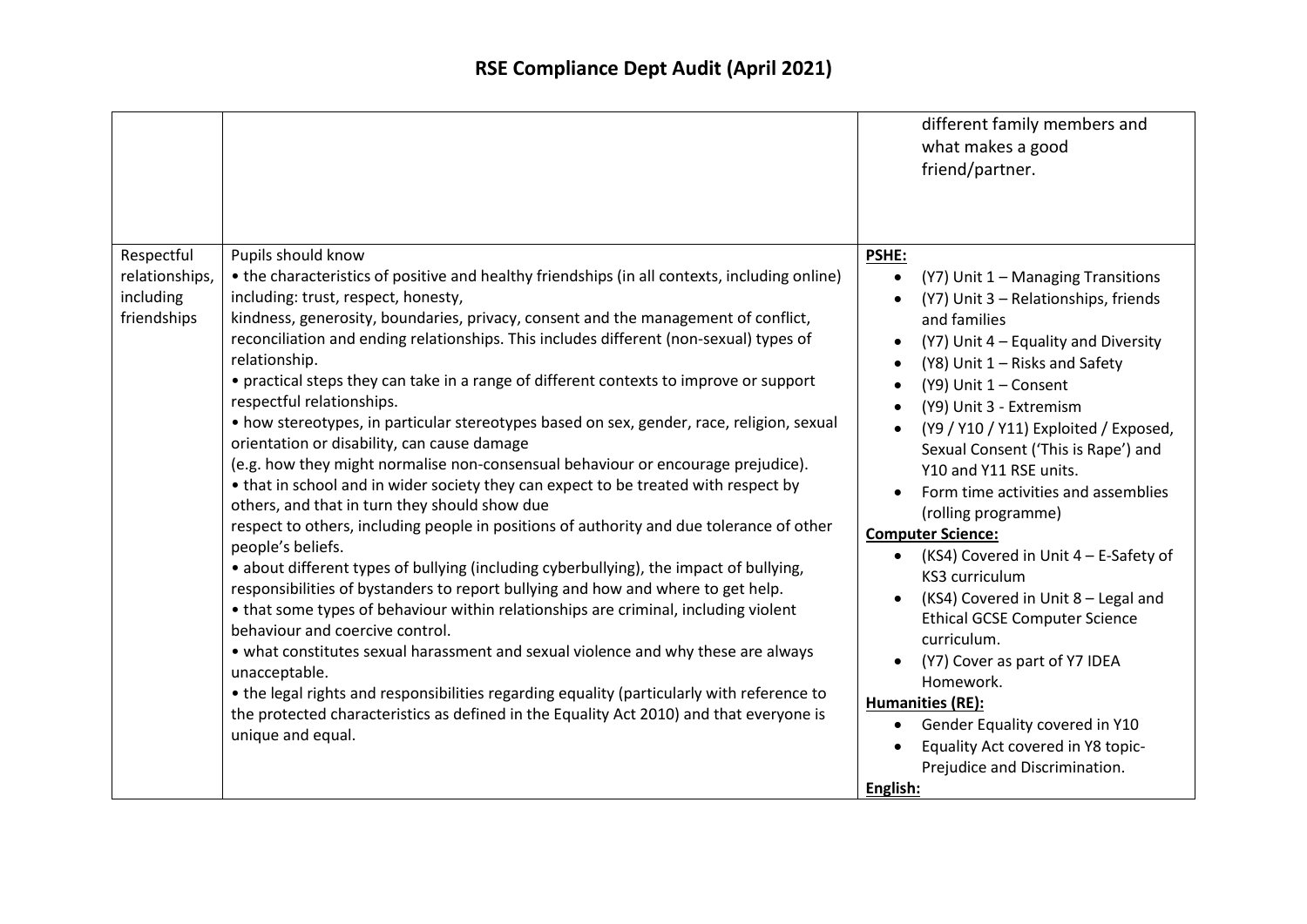|                     |                                                                                                                                                                                | KS3 texts as above<br>$\bullet$<br>Politics in non-fiction (y8)<br>English lit texts as per above.<br>MFL:<br>French                                                                                                                                                                   |
|---------------------|--------------------------------------------------------------------------------------------------------------------------------------------------------------------------------|----------------------------------------------------------------------------------------------------------------------------------------------------------------------------------------------------------------------------------------------------------------------------------------|
|                     |                                                                                                                                                                                | Year 7 - Looking at family<br>relationships<br>Year 9 - Inviting someone out,<br>$\bullet$<br>describing a date, life priorities<br>and relationships online.<br>Year 10 - Friends and<br>relationships, going out and role<br>models                                                  |
|                     |                                                                                                                                                                                | Spanish                                                                                                                                                                                                                                                                                |
|                     |                                                                                                                                                                                | Year 7 - family and friends -<br>different types of relationships<br>Year 9 - Role models and their<br>impact on our choices in life<br>Year 10 - Online relationships and<br>social media. How we relate with<br>different family members and<br>what makes a good<br>friend/partner. |
| Online and<br>media | Pupils should know<br>• their rights, responsibilities and opportunities online, including that the same<br>expectations of behaviour apply in all contexts, including online. | PSHE:<br>(Y7) Unit 1 - Managing Transitions<br>$(Y7)$ Unit 2 – Crossing the Line                                                                                                                                                                                                       |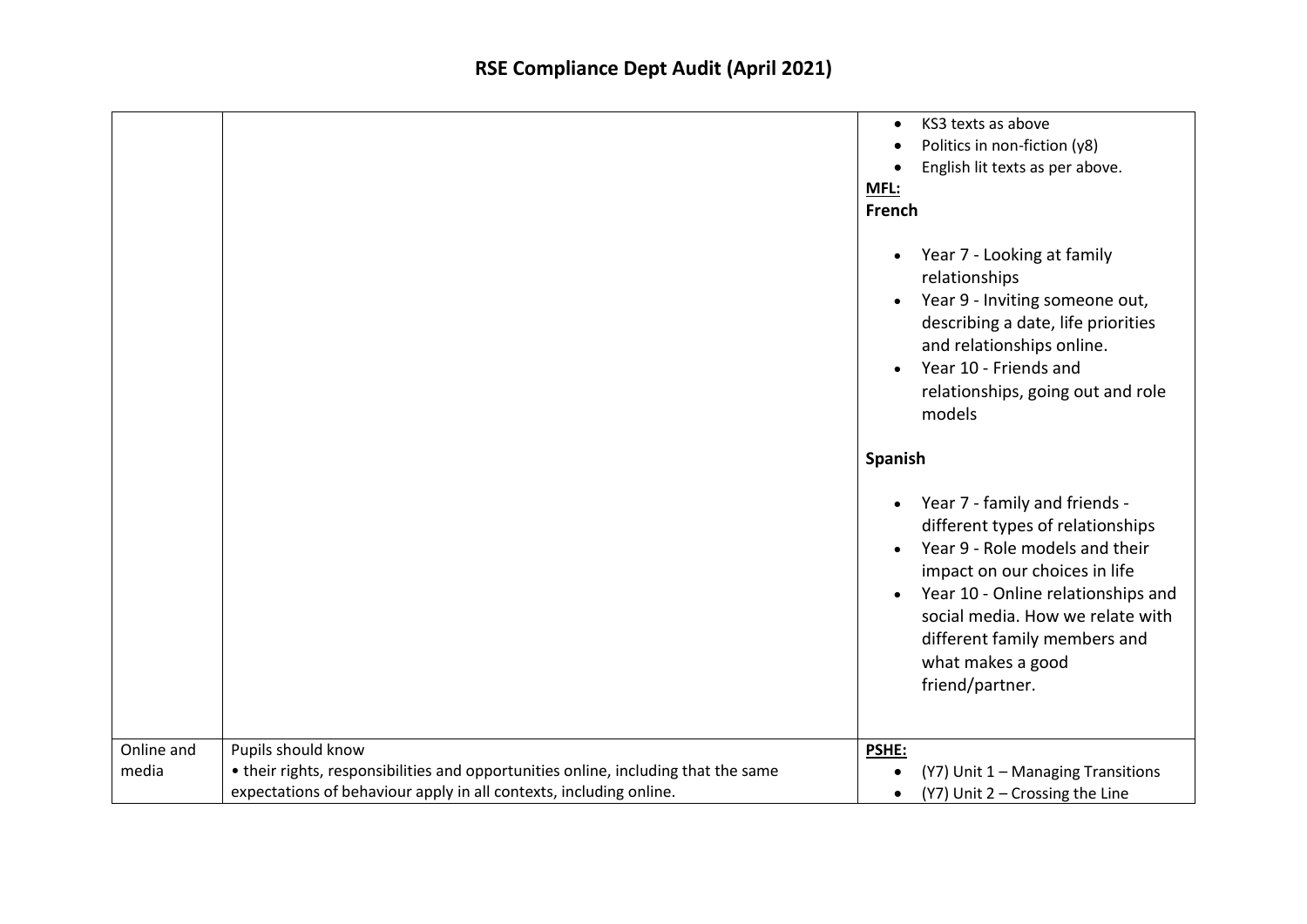|            | . about online risks, including that any material someone provides to another has the<br>potential to be shared online and the difficulty of removing potentially compromising<br>material placed online.<br>• not to provide material to others that they would not want shared further and not to<br>share personal material which is sent to them.<br>• what to do and where to get support to report material or manage issues online.<br>• the impact of viewing harmful content.<br>• that specifically sexually explicit material e.g. pornography presents a distorted picture<br>of sexual behaviours, can damage the way people see themselves in relation to others<br>and negatively affect how they behave towards sexual partners.<br>• that sharing and viewing indecent images of children (including those created by<br>children) is a criminal offence which carries severe penalties including jail.<br>• how information and data is generated, collected, shared and used online. | (Y8) Unit 1 - Risks and Safety<br>$\bullet$<br>(Y10) Unit 1 - Y10 RSE<br>$\bullet$<br>(Y11) Unit 1 - Y11 RSE<br>$\bullet$<br>Form time activities and assemblies<br>(rolling programme)<br><b>Computer Science:</b><br>(KS3) Covered in Unit 4 - E-Safety of<br>$\bullet$<br>KS3 curriculum<br>(KS4) Covered in Unit 8 - Legal and<br>$\bullet$<br><b>Ethical GCSE Computer Science</b><br>curriculum.<br>(Y7) Cover as part of Y7 IDEA<br>Homework.<br>English:<br>Discursive writing - all year groups<br>$\bullet$<br>Non-fiction in politics (Y8)<br>$\bullet$<br>An Inspector Calls<br>MFL:<br>Spanish<br>Year 10 - Online relationships and<br>$\bullet$<br>social media. How we relate with<br>different family members and<br>what makes a good<br>friend/partner. |
|------------|---------------------------------------------------------------------------------------------------------------------------------------------------------------------------------------------------------------------------------------------------------------------------------------------------------------------------------------------------------------------------------------------------------------------------------------------------------------------------------------------------------------------------------------------------------------------------------------------------------------------------------------------------------------------------------------------------------------------------------------------------------------------------------------------------------------------------------------------------------------------------------------------------------------------------------------------------------------------------------------------------------|----------------------------------------------------------------------------------------------------------------------------------------------------------------------------------------------------------------------------------------------------------------------------------------------------------------------------------------------------------------------------------------------------------------------------------------------------------------------------------------------------------------------------------------------------------------------------------------------------------------------------------------------------------------------------------------------------------------------------------------------------------------------------|
| Being safe | Pupils should know<br>• the concepts of, and laws relating to, sexual consent, sexual exploitation, abuse,<br>grooming, coercion, harassment, rape, domestic abuse, forced marriage, honour-based<br>violence and FGM, and how these can affect current and future relationships.                                                                                                                                                                                                                                                                                                                                                                                                                                                                                                                                                                                                                                                                                                                       | <b>PSHE:</b><br>(Y7) Unit 2 - Crossing the Line<br>$\bullet$<br>(Y8) Unit 1 - Risks and Safety<br>$\bullet$<br>(Y8) Unit 2 - Abuse<br>$\bullet$<br>(Y9) Unit 1 - Consent                                                                                                                                                                                                                                                                                                                                                                                                                                                                                                                                                                                                   |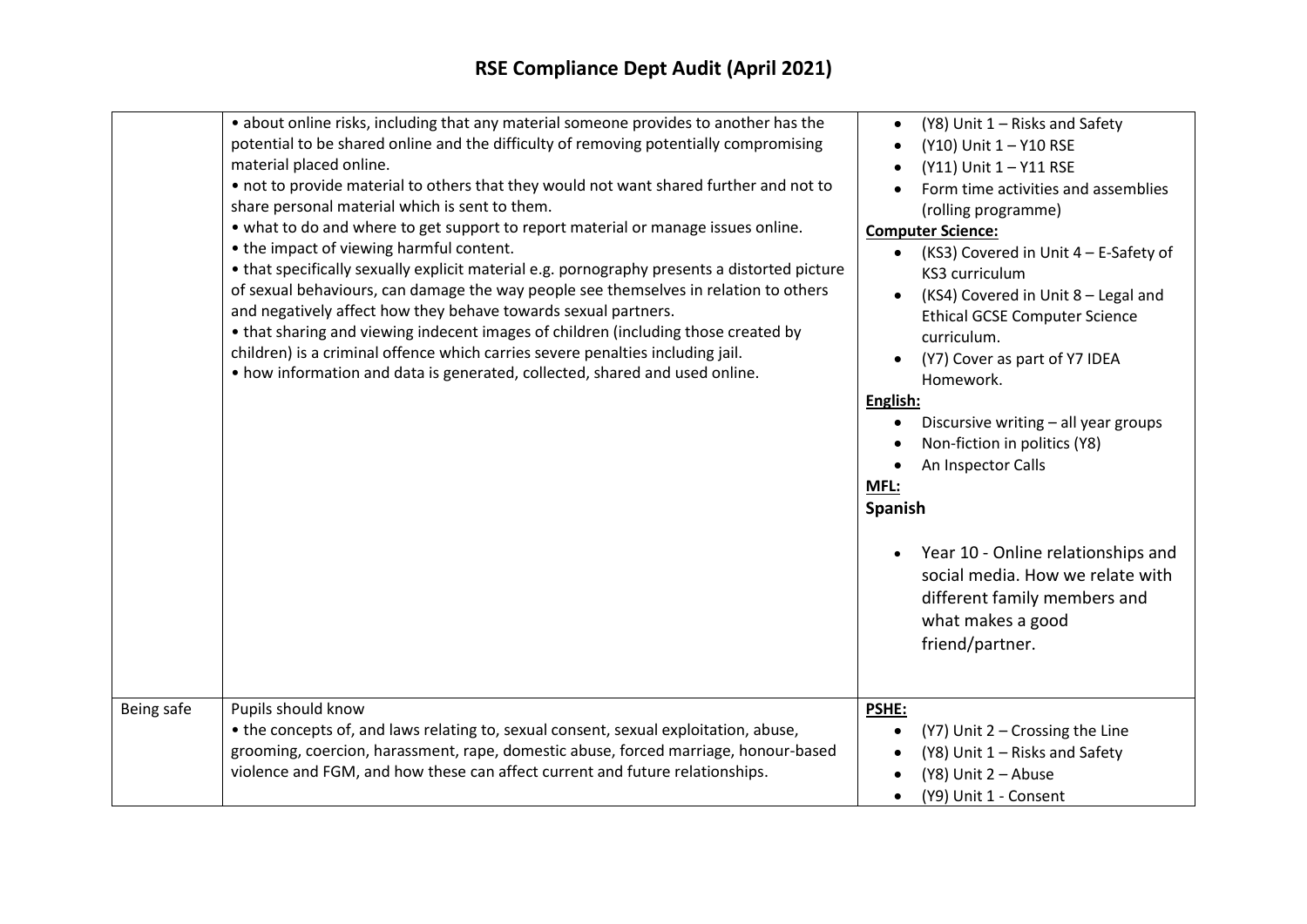|                                                                        | • how people can actively communicate and recognise consent from others, including<br>sexual consent, and how and when consent can be withdrawn (in all contexts, including<br>online).                                                                                                                                                                                                                                                                                                                                                                                                                                                                                                                                                                                                                                                                                                                                                                                                                                                                                                                                                                                                                                                                                                                                                                                                                                                                                                                                                                                                                                                                                                                | (Y9) Unit 2 - Exploited / Exposed<br>$\bullet$<br>(Y10) Unit 1 - Y10 RSE<br>(Y11) Unit 1 - Y11 RSE<br>Form time activities and assemblies<br>(rolling programme)<br><b>Humanities (RE)</b><br>Forced Marriage briefly covered in<br>Y10 and Y11.                                                                                                                                                                                                                                                                                                                                                                                                                                                                                                                   |
|------------------------------------------------------------------------|--------------------------------------------------------------------------------------------------------------------------------------------------------------------------------------------------------------------------------------------------------------------------------------------------------------------------------------------------------------------------------------------------------------------------------------------------------------------------------------------------------------------------------------------------------------------------------------------------------------------------------------------------------------------------------------------------------------------------------------------------------------------------------------------------------------------------------------------------------------------------------------------------------------------------------------------------------------------------------------------------------------------------------------------------------------------------------------------------------------------------------------------------------------------------------------------------------------------------------------------------------------------------------------------------------------------------------------------------------------------------------------------------------------------------------------------------------------------------------------------------------------------------------------------------------------------------------------------------------------------------------------------------------------------------------------------------------|--------------------------------------------------------------------------------------------------------------------------------------------------------------------------------------------------------------------------------------------------------------------------------------------------------------------------------------------------------------------------------------------------------------------------------------------------------------------------------------------------------------------------------------------------------------------------------------------------------------------------------------------------------------------------------------------------------------------------------------------------------------------|
| Intimate and<br>sexual<br>relationships,<br>including<br>sexual health | Pupils should know<br>• how to recognise the characteristics and positive aspects of healthy one-to-one<br>intimate relationships, which include mutual respect, consent, loyalty, trust, shared<br>interests and outlook, sex and friendship.<br>• that all aspects of health can be affected by choices they make in sex and relationships,<br>positively or negatively, e.g. physical, emotional, mental, sexual and reproductive health<br>and wellbeing.<br>• the facts about reproductive health, including fertility, and the potential impact of<br>lifestyle on fertility for men and women and menopause.<br>• that there are a range of strategies for identifying and managing sexual pressure,<br>including understanding peer pressure, resisting pressure and not pressurising others.<br>• that they have a choice to delay sex or to enjoy intimacy without sex.<br>• the facts about the full range of contraceptive choices, efficacy and options available.<br>• the facts around pregnancy including miscarriage.<br>• that there are choices in relation to pregnancy (with medically and legally accurate,<br>impartial information on all options, including keeping the baby, adoption, abortion and<br>where to get further help).<br>• how the different sexually transmitted infections (STIs), including HIV/AIDs, are<br>transmitted, how risk can be reduced through safer sex (including through condom use)<br>and the importance of and facts about testing.<br>• about the prevalence of some STIs, the impact they can have on those who contract<br>them and key facts about treatment.<br>• how the use of alcohol and drugs can lead to risky sexual behaviour. | <b>PSHE:</b><br>(Y7) Unit 1 - Managing Transitions<br>(Y7) Unit 3 - Relationships, friends<br>and families<br>(Y8) Unit 1 - Risks and Safety<br>$\bullet$<br>(Y8) Unit 4 - Informed Choices<br>(Y8) Unit 5 - Relationships and Health<br>(Y9) Unit 1 - Consent<br>(Y10) Unit 1 - Y10 RSE<br>(Y10) Unit 2 - Parenthood and<br><b>Teenage Pregnancy</b><br>(Y11) Unit 1 - Y11 RSE<br>Form time activities and assemblies<br>(rolling programme)<br><b>Science Curriculum:</b><br>Y7 Human and Plant Reproduction<br>Y7 Disease and Immunity unit.<br>(KS4) Biology Paper 2. Unit 2.3 The<br>Endocrine system. Covered in May-<br>June of Year 10. The unit covers<br>reasons for infertility and methods of<br>increasing fertility e.g. fertility drugs<br>and IVF. |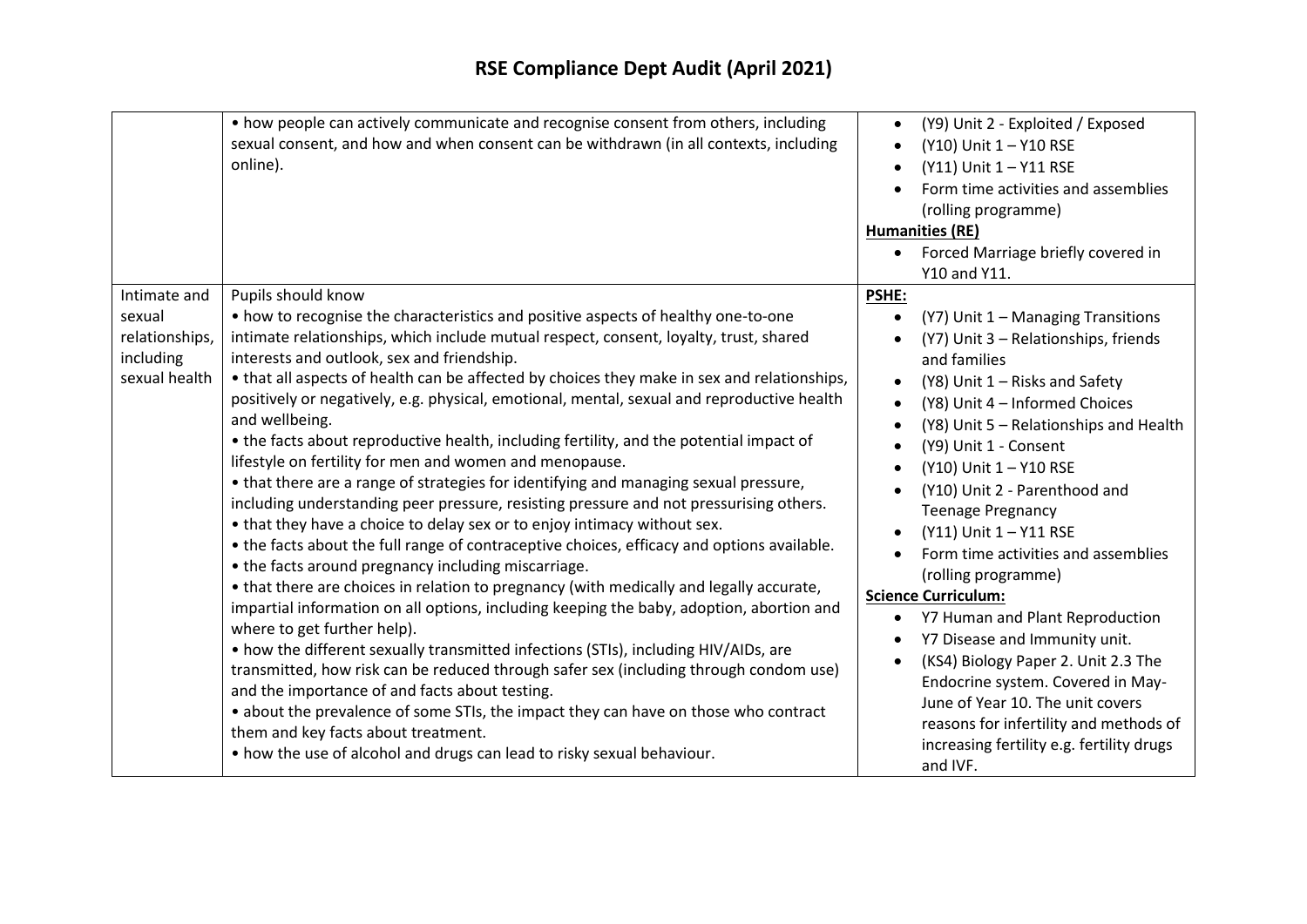| • how to get further advice, including how and where to access confidential sexual and<br>reproductive health advice and treatment. (need to increase the visibility of services via<br>displays or health promotion event) | $\bullet$<br><b>Humanities (RE):</b><br>$\bullet$<br>English:<br>MFL:<br><b>French</b> | (KS4) Contraception covered in<br>Biology Paper 2. Unit 2.3 The<br>Endocrine System. The topic covers<br>barrier and hormonal methods. Male/<br>female condoms, natural planning,<br>the coil, hormonal control-<br>progesterone only pill and combined<br>pill.<br>(KS4) Covered in Biology Paper 1 at<br>the start of Y10. Students need to<br>know the symptoms, transmission<br>and treatments for HIV and<br>gonorrhoea specifically<br>Fertility Treatment covered in Y9<br>topic: Medical Ethics.<br>Contraception covered in Y10 and Y11<br>for RE exam spec (Relationships and<br>Families).<br>Abortion covered in Y9 Medical Ethics<br>topic, and Y10 and Y11 topic (Religion<br>and Life)<br>All texts as above. |
|-----------------------------------------------------------------------------------------------------------------------------------------------------------------------------------------------------------------------------|----------------------------------------------------------------------------------------|------------------------------------------------------------------------------------------------------------------------------------------------------------------------------------------------------------------------------------------------------------------------------------------------------------------------------------------------------------------------------------------------------------------------------------------------------------------------------------------------------------------------------------------------------------------------------------------------------------------------------------------------------------------------------------------------------------------------------|
|                                                                                                                                                                                                                             |                                                                                        | Year 9 - Inviting someone out,<br>describing a date, life priorities<br>and relationships online.                                                                                                                                                                                                                                                                                                                                                                                                                                                                                                                                                                                                                            |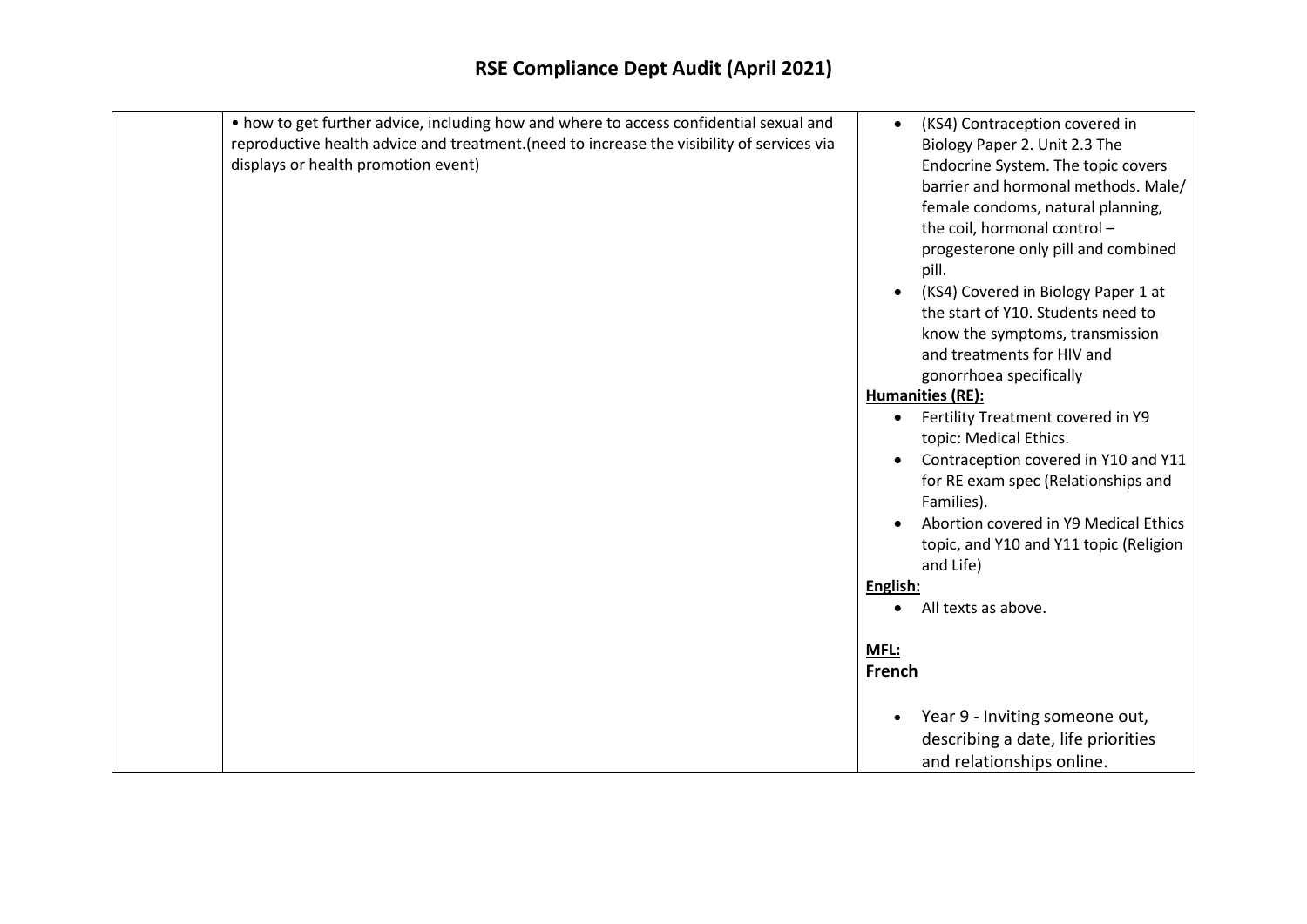|         |                                                                                                                                                                                                                                                                                                                                                                                                                                                                                                                                                                                                                                                                                                                                                                                                                                                                                                                                                                                                                                                            | Year 10 - Friends and<br>$\bullet$<br>relationships, going out and role<br>models                                                                                                                                                                                                                                                                                                                                                                                                                                    |
|---------|------------------------------------------------------------------------------------------------------------------------------------------------------------------------------------------------------------------------------------------------------------------------------------------------------------------------------------------------------------------------------------------------------------------------------------------------------------------------------------------------------------------------------------------------------------------------------------------------------------------------------------------------------------------------------------------------------------------------------------------------------------------------------------------------------------------------------------------------------------------------------------------------------------------------------------------------------------------------------------------------------------------------------------------------------------|----------------------------------------------------------------------------------------------------------------------------------------------------------------------------------------------------------------------------------------------------------------------------------------------------------------------------------------------------------------------------------------------------------------------------------------------------------------------------------------------------------------------|
|         |                                                                                                                                                                                                                                                                                                                                                                                                                                                                                                                                                                                                                                                                                                                                                                                                                                                                                                                                                                                                                                                            | Spanish                                                                                                                                                                                                                                                                                                                                                                                                                                                                                                              |
|         |                                                                                                                                                                                                                                                                                                                                                                                                                                                                                                                                                                                                                                                                                                                                                                                                                                                                                                                                                                                                                                                            | Year 9 - Role models and their<br>impact on our choices in life<br>Year 10 - Online relationships and<br>social media. How we relate with<br>different family members and<br>what makes a good<br>friend/partner.                                                                                                                                                                                                                                                                                                    |
| The Law | It is important to know what the law says about sex, relationships and young people, as<br>well as broader safeguarding issues. This includes a range of important facts and the<br>rules regarding sharing personal information, pictures, videos and other material using<br>technology. This will help young people to know what is right and wrong in law, but it<br>can also provide a good foundation of knowledge for deeper discussion about all types<br>of relationships. There are also many different legal provisions whose purpose is to<br>protect young people and which ensure young people take responsibility for their<br>actions.<br>Pupils should be made aware of the relevant legal provisions when relevant topics are<br>being taught, including for example:<br>• marriage<br>• consent, including the age of consent<br>• violence against women and girls<br>• online behaviours including image and information sharing (including 'sexting', youth-<br>produced sexual imagery, nudes, etc.)<br>• pornography<br>• abortion | PSHE:<br>Any unit in which key RSE content is<br>$\bullet$<br>covered we also cover legal status<br>and signpost sources of support<br>(Y7) Unit 1 - Managing Transitions<br>(Y7) Unit 3 - Relationships, friends<br>and families<br>(Y8) Unit 1 - Risks and Safety<br>(Y8) Unit 4 - Informed Choices<br>(Y8) Unit 5 - Relationships and Health<br>(Y9) Unit 1 - Consent<br>(Y9) Unit 3 - Extremism<br>(Y10) Unit 1 - Y10 RSE<br>(Y10) Unit 2 - Parenthood and<br><b>Teenage Pregnancy</b><br>(Y11) Unit 1 - Y11 RSE |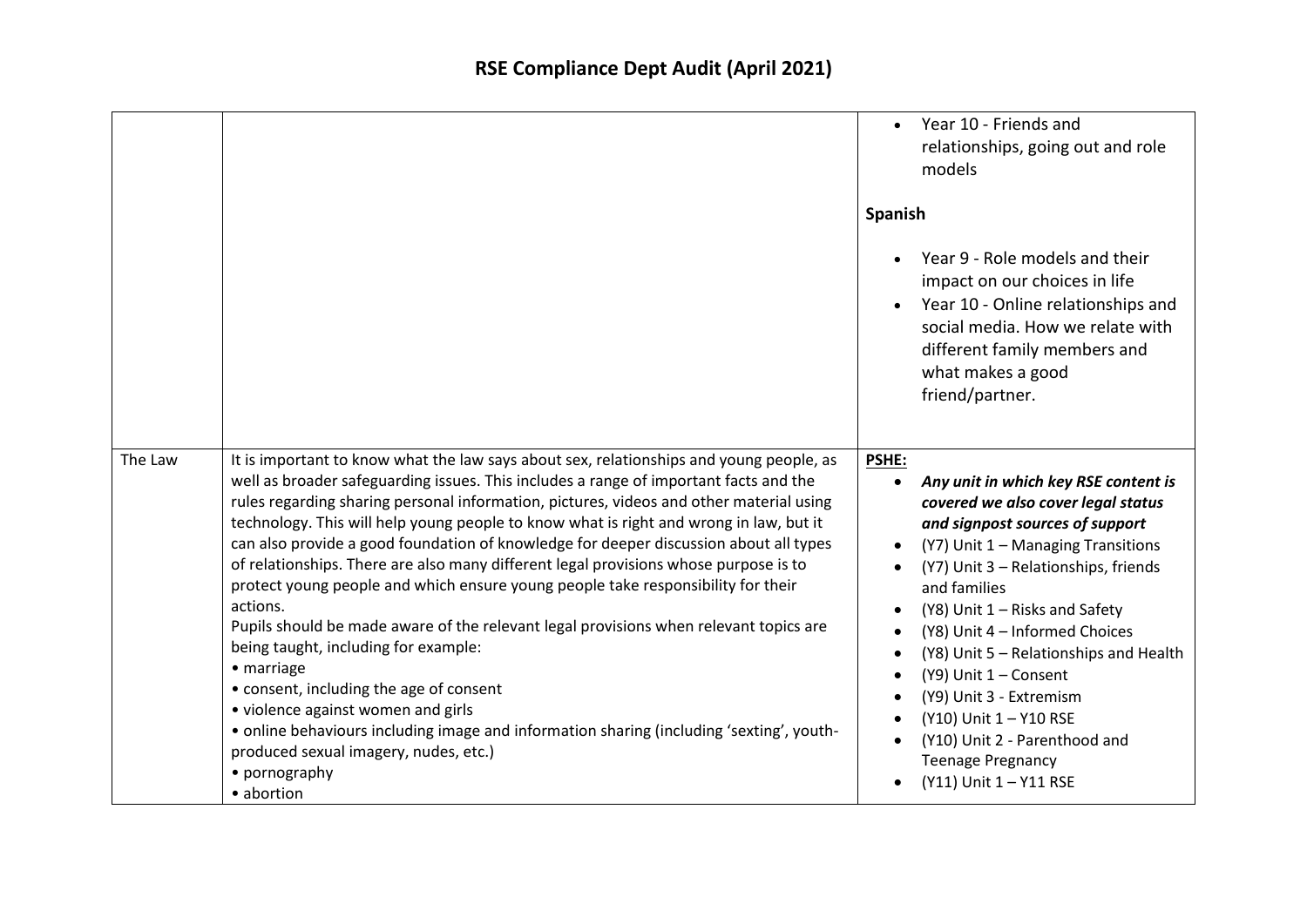|                     | • sexuality<br>· gender identity<br>• substance misuse<br>• violence and exploitation by gangs<br>• extremism/radicalisation<br>• criminal exploitation (for example, through gang involvement or 'county lines' drugs<br>operations)<br>• hate crime<br>• female genital mutilation (FGM)                                  | Form time activities and assemblies<br>(rolling programme)<br><b>Computer Science:</b><br>(KS3) Covered in Unit 4 - E-Safety of<br>KS3 curriculum<br>(KS4) Covered in Unit 8 - Legal and<br><b>Ethical GCSE Computer Science</b><br>curriculum.<br>(Y7) Cover as part of Y7 IDEA<br>Homework.<br><b>Humanities (RE):</b><br>Included in Y10 and Y11 - Laws on |
|---------------------|-----------------------------------------------------------------------------------------------------------------------------------------------------------------------------------------------------------------------------------------------------------------------------------------------------------------------------|---------------------------------------------------------------------------------------------------------------------------------------------------------------------------------------------------------------------------------------------------------------------------------------------------------------------------------------------------------------|
|                     |                                                                                                                                                                                                                                                                                                                             | marriage, age of consent, abortion,<br>sexuality, hate crime.<br>English:<br>Macbeth KS4<br>An Inspector Calls KS4<br>Love & relationships poetry (y9)<br>My Sister lives on the mantelpiece<br>(y7)<br>Martin Pig (y8)<br>All Shakespeare for KS3 as listed<br>above.                                                                                        |
|                     | <b>Physical Health and Mental Wellbeing:</b>                                                                                                                                                                                                                                                                                |                                                                                                                                                                                                                                                                                                                                                               |
|                     | Schools should continue to develop knowledge on topics specified for primary as<br>required and in addition cover the following content by the end of secondary:                                                                                                                                                            |                                                                                                                                                                                                                                                                                                                                                               |
| Mental<br>wellbeing | Pupils should know<br>• how to talk about their emotions accurately and sensitively, using appropriate<br>vocabulary.<br>• that happiness is linked to being connected to others.<br>• how to recognise the early signs of mental wellbeing concerns.<br>• common types of mental ill health (e.g. anxiety and depression). | <b>PSHE:</b><br>(Y9) Unit 4 - Mental Health<br>٠<br>(Y10) Unit 1 - Y10 RSE<br>(Y11) Unit 1 - Y11 RSE<br>Form time activities and assemblies<br>(rolling programme)                                                                                                                                                                                            |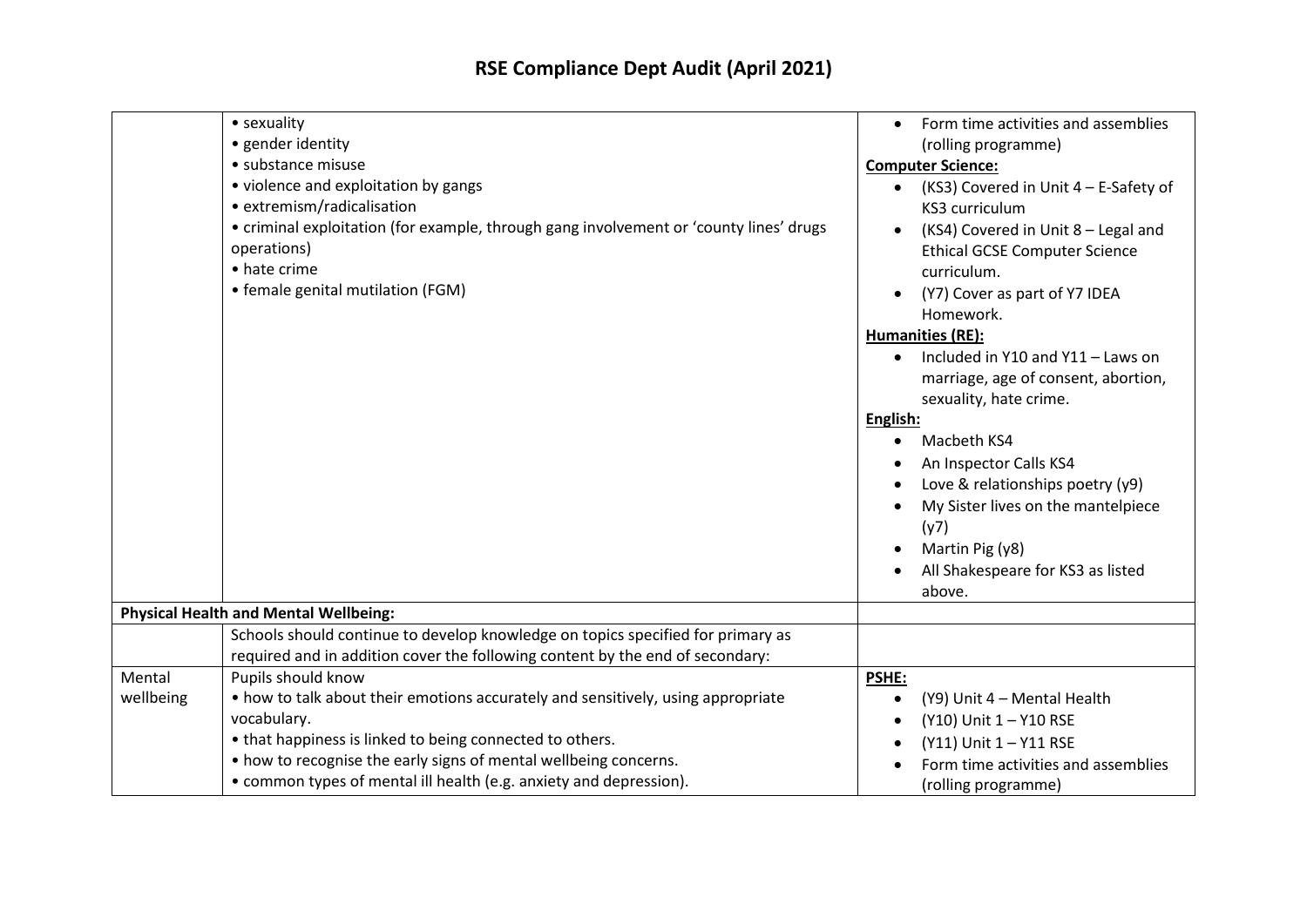|                                 | . how to critically evaluate when something they do or are involved in has a positive or<br>negative effect on their own or others' mental health.<br>• the benefits and importance of physical exercise, time outdoors, community<br>participation and voluntary and service-based activities on mental wellbeing and<br>happiness.                                                                                                                                                                                                                                                                                                                                                                                                                                              | <b>Computer Science:</b><br>(KS3) Covered in Unit 4 - E-Safety of<br>$\bullet$<br>KS3 curriculum<br>(KS4) Covered in Unit 8 - Legal and<br>$\bullet$<br><b>Ethical GCSE Computer Science</b><br>curriculum.<br>(Y7) Cover as part of Y7 IDEA<br>$\bullet$<br>Homework.<br>English:<br>Discursive writing - all year groups.<br>$\bullet$                                                                                                                                                                                                                                                    |
|---------------------------------|-----------------------------------------------------------------------------------------------------------------------------------------------------------------------------------------------------------------------------------------------------------------------------------------------------------------------------------------------------------------------------------------------------------------------------------------------------------------------------------------------------------------------------------------------------------------------------------------------------------------------------------------------------------------------------------------------------------------------------------------------------------------------------------|---------------------------------------------------------------------------------------------------------------------------------------------------------------------------------------------------------------------------------------------------------------------------------------------------------------------------------------------------------------------------------------------------------------------------------------------------------------------------------------------------------------------------------------------------------------------------------------------|
| Internet<br>safety and<br>harms | Pupils should know<br>• the similarities and differences between the online world and the physical world,<br>including: the impact of unhealthy or obsessive comparison with others online (including<br>through setting unrealistic expectations for body image), how people may curate a<br>specific image of their life online, over-reliance on online relationships including social<br>media, the risks related to online gambling including the accumulation of debt, how<br>advertising and information is targeted at them and how to be a discerning consumer of<br>information online.<br>• how to identify harmful behaviours online (including bullying, abuse or harassment)<br>and how to report, or find support, if they have been affected by those behaviours. | <b>PSHE:</b><br>$(Y7)$ Unit 2 – Crossing the Line<br>$\bullet$<br>(Y8) Unit 1 - Risks and Safety<br>$\bullet$<br>Form time activities and assemblies<br>(rolling programme)<br><b>Computer Science:</b><br>(KS3) Covered in Unit 4 - E-Safety of<br>$\bullet$<br>KS3 curriculum<br>(KS4) Covered in Unit 8 - Legal and<br><b>Ethical GCSE Computer Science</b><br>curriculum.<br>(Y7) Cover as part of Y7 IDEA<br>٠<br>Homework.<br>(KS4) Some content also taught in<br>Unit 16 - Intermediate Graphical<br>Design<br>English:<br>Discursive writing - all year groups.<br>MFL:<br>Spanish |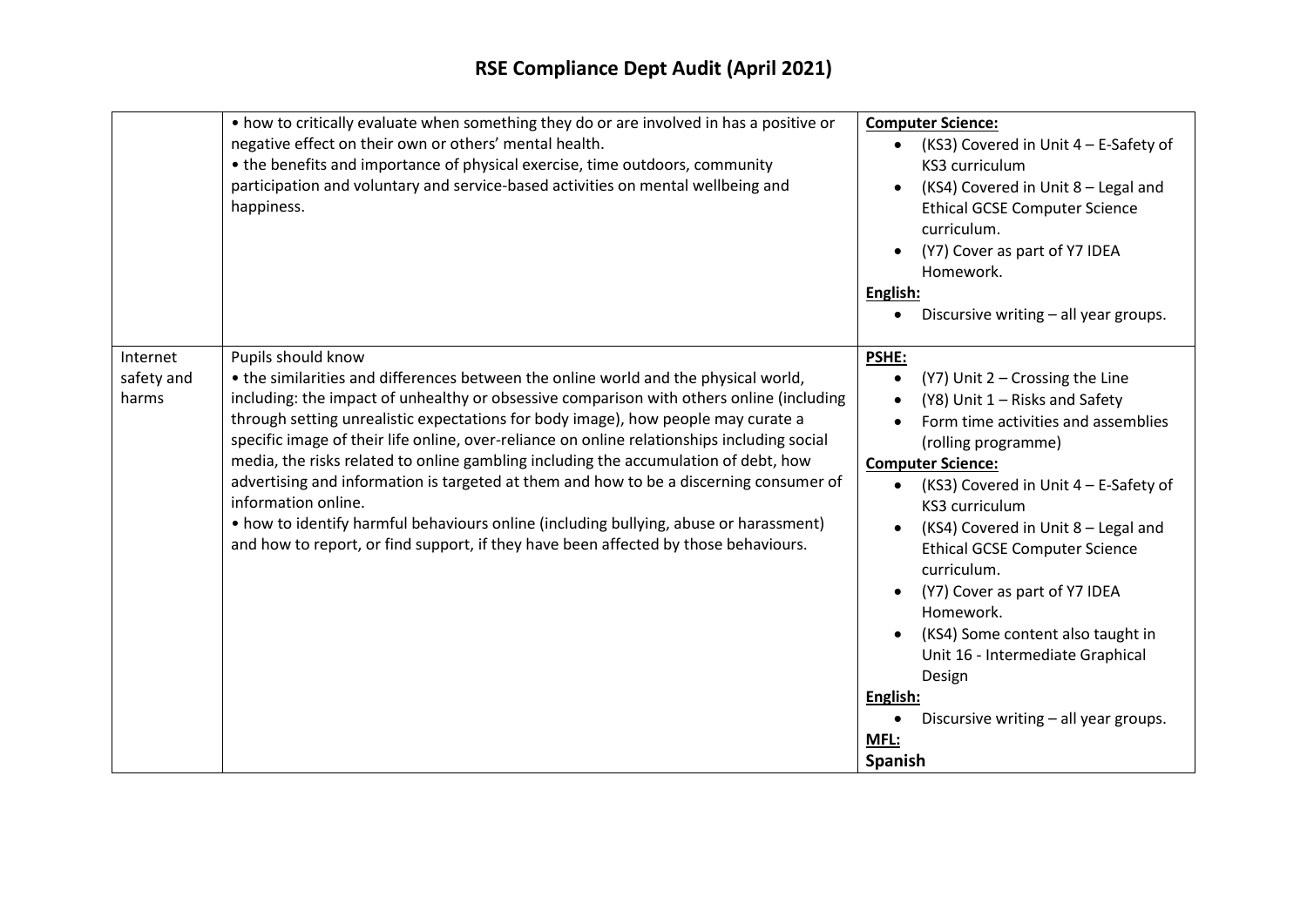|                                   |                                                                                                                                                                                                                                                                                                                                                                                                                                                                           | Year 10 - Online relationships and<br>social media. How we relate with<br>different family members and<br>what makes a good<br>friend/partner.                                                                                                                                                                                                                                                                                                                                                                                |
|-----------------------------------|---------------------------------------------------------------------------------------------------------------------------------------------------------------------------------------------------------------------------------------------------------------------------------------------------------------------------------------------------------------------------------------------------------------------------------------------------------------------------|-------------------------------------------------------------------------------------------------------------------------------------------------------------------------------------------------------------------------------------------------------------------------------------------------------------------------------------------------------------------------------------------------------------------------------------------------------------------------------------------------------------------------------|
| Physical<br>health and<br>fitness | Pupils should know<br>• the positive associations between physical activity and promotion of mental wellbeing,<br>including as an approach to combat stress.<br>• the characteristics and evidence of what constitutes a healthy lifestyle, maintaining a<br>healthy weight, including the links between an inactive lifestyle and ill health, including<br>cancer and cardiovascular ill-health.<br>• about the science relating to blood, organ and stem cell donation. | PSHE:<br>(Y8) Unit 4 - Informed Choices<br>$\bullet$<br>Form time activities and assemblies<br>(rolling programme)<br><b>Science Curriculum:</b><br>Y8 Healthy Lifestyle unit.<br>$\bullet$<br>(KS4) Stem Cells are covered in<br>Biology Paper 1 unit B1.1 in Year 9.<br>Risk factors of non-communicable<br>diseases are covered in B1.4 at the<br>end of Year 9. Covered healthy<br>lifestyle, awareness of risk factors and<br>links to heart conditions and cancer.<br>English:<br>Discursive writing - all year groups. |
| Healthy<br>eating                 | Pupils should know<br>• how to maintain healthy eating and the links between a poor diet and health risks,<br>including tooth decay and cancer.                                                                                                                                                                                                                                                                                                                           | <b>PSHE:</b><br>(Y8) Unit 4 - Informed Choices<br>$\bullet$<br>Form time activities and assemblies<br>(rolling programme)<br><b>Science Curriculum:</b><br>Risk factors of non-communicable<br>diseases are covered in B1.4 at the                                                                                                                                                                                                                                                                                            |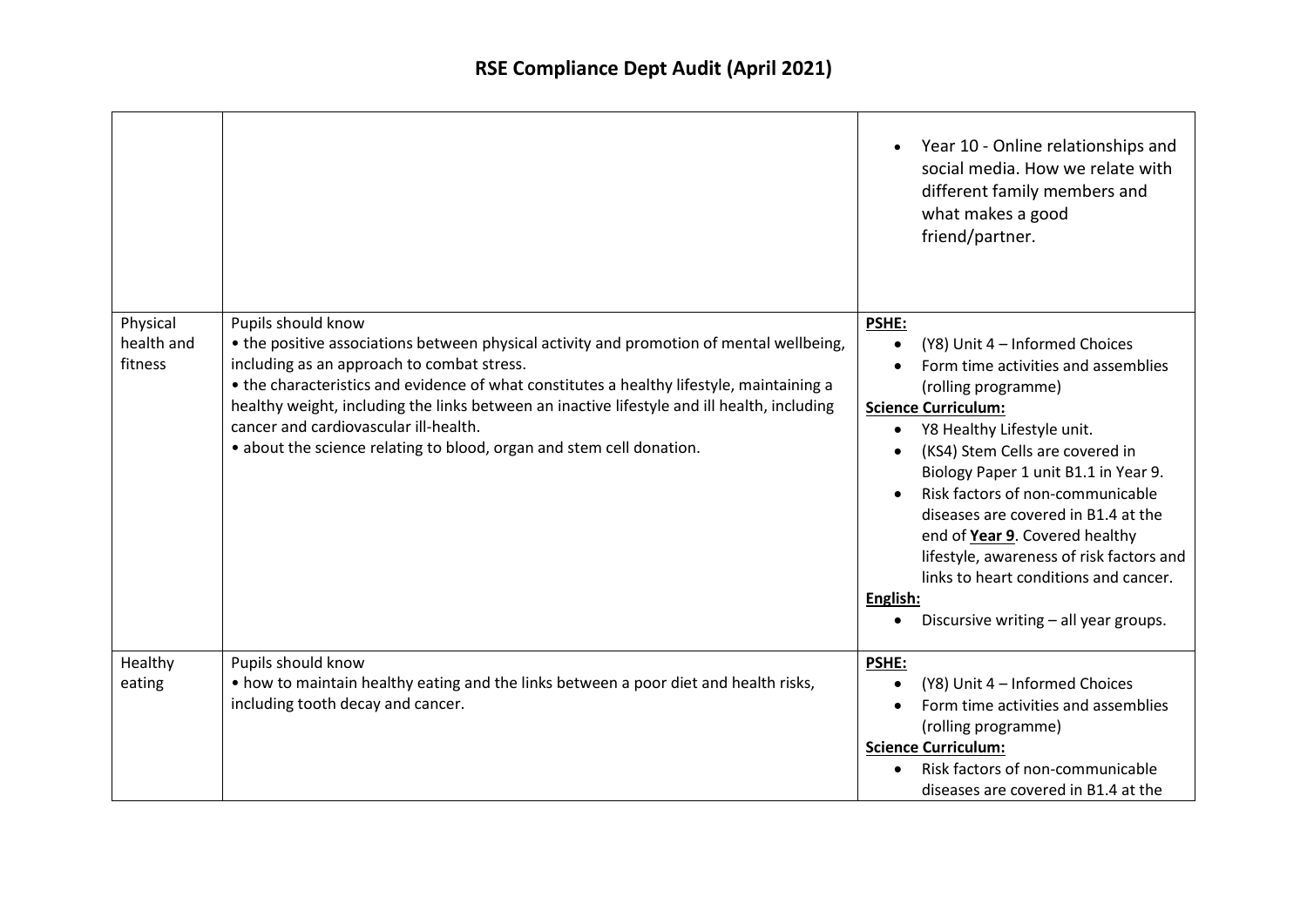|                                  |                                                                                                                                                                                                                                                                                                                                                                                                                                                                                                                                                                                                                                                                                                                                                                                                                        | end of Year 9. Covered healthy<br>lifestyle, awareness of risk factors and<br>links to heart conditions and cancer.<br>Cancer also covered in unit B1.1 in<br>Year 9.<br>English:<br>Discursive writing - all year groups.                                                                                                                                                                                                            |
|----------------------------------|------------------------------------------------------------------------------------------------------------------------------------------------------------------------------------------------------------------------------------------------------------------------------------------------------------------------------------------------------------------------------------------------------------------------------------------------------------------------------------------------------------------------------------------------------------------------------------------------------------------------------------------------------------------------------------------------------------------------------------------------------------------------------------------------------------------------|---------------------------------------------------------------------------------------------------------------------------------------------------------------------------------------------------------------------------------------------------------------------------------------------------------------------------------------------------------------------------------------------------------------------------------------|
| Drugs,<br>alcohol and<br>tobacco | Pupils should know<br>• the facts about legal and illegal drugs and their associated risks, including the link<br>between drug use, and the associated risks, including the link to serious mental health<br>conditions.<br>• the law relating to the supply and possession of illegal substances.<br>• the physical and psychological risks associated with alcohol consumption and what<br>constitutes low risk alcohol consumption in adulthood.<br>• the physical and psychological consequences of addiction, including alcohol<br>dependency.<br>• awareness of the dangers of drugs which are prescribed but still present serious health<br>risks.<br>• the facts about the harms from smoking tobacco (particularly the link to lung cancer),<br>the benefits of quitting and how to access support to do so. | PSHE:<br>(Y8) Unit 4 - Informed Choices<br>Form time activities and assemblies<br>(rolling programme)<br><b>Science Curriculum:</b><br>Y8 Healthy Lifestyle unit.<br>$\bullet$<br>Risk factors of non-communicable<br>diseases are covered in B1.4 at the<br>end of Year 9. Covered healthy<br>lifestyle, awareness of risk factors and<br>links to heart conditions and cancer.<br>English:<br>Discursive writing - all year groups. |
| Health and<br>prevention         | Pupils should know<br>• about personal hygiene, germs including bacteria, viruses, how they are spread,<br>treatment and prevention of infection, and about antibiotics.<br>• about dental health and the benefits of good oral hygiene and dental flossing,<br>including healthy eating and regular check-ups at the dentist.<br>• (late secondary) the benefits of regular self-examination and screening.<br>• the facts and science relating to immunisation and vaccination.<br>• the importance of sufficient good quality sleep for good health and how a lack of sleep<br>can affect weight, mood and ability to learn.                                                                                                                                                                                        | <b>PSHE:</b><br>(Y8) Unit 1 - Risks and Safety<br>$\bullet$<br>(Y8) Unit 4 - Informed Choices<br>Form time activities and assemblies<br>(rolling programme)<br><b>Science Curriculum:</b><br>Y7 Disease and Immunity unit.<br>Covered in Biology Paper 1 B1.5 at<br>the start of Y10.<br>English:                                                                                                                                     |